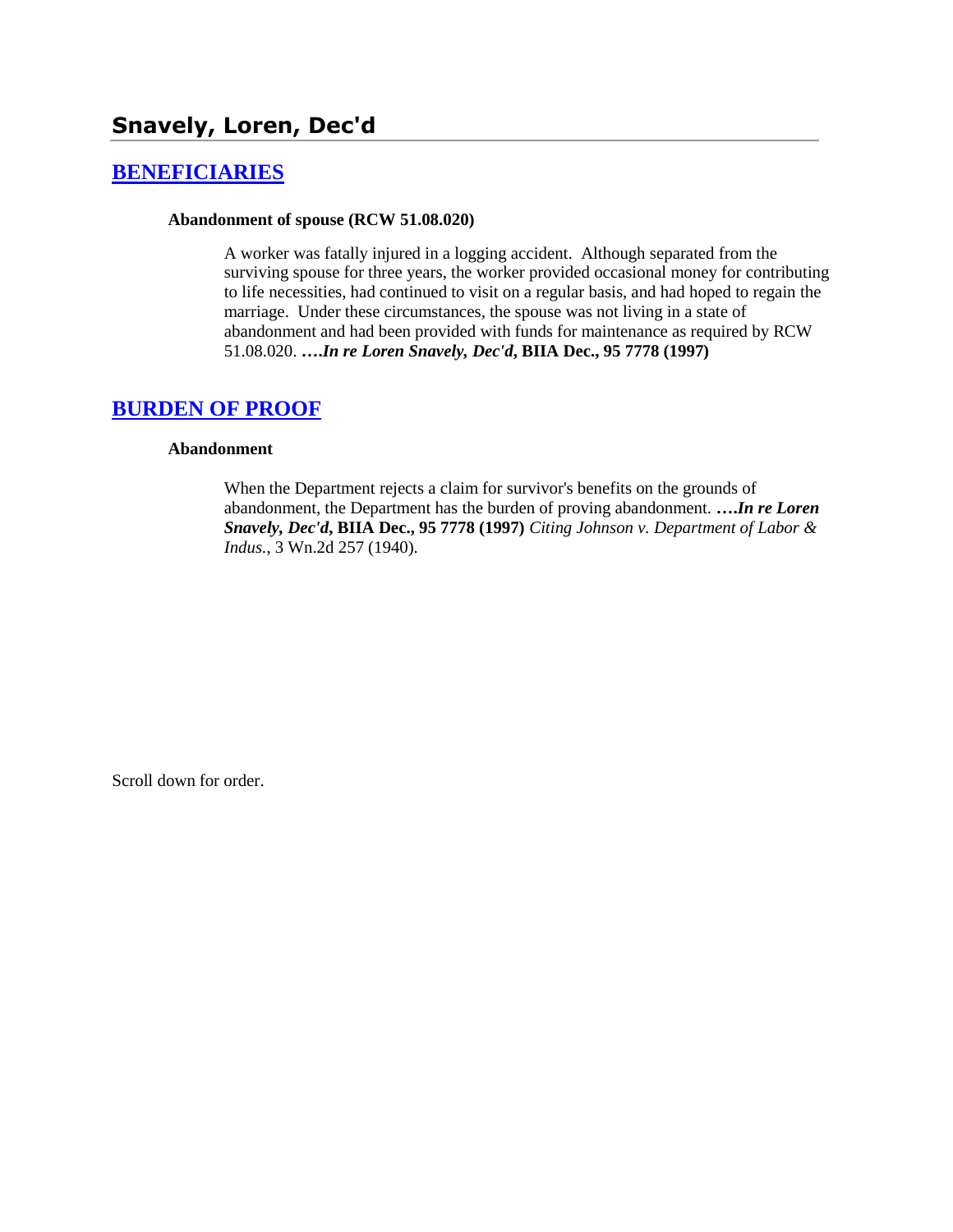## **BEFORE THE BOARD OF INDUSTRIAL INSURANCE APPEALS STATE OF WASHINGTON**

**)**

 **IN RE: LOREN L. SNAVELY, DEC'D ) DOCKET NO. 95 7778**

**CLAIM NO. P-026610 )**

**DECISION AND ORDER** 

APPEARANCES:

Petitioner/Beneficiary, Valarie J. Snavely, by Law Offices of Stephen J. Henderson, per Stephen J. Henderson

| 11                                      | Employer, Leisure Time Loggers, Inc., |
|-----------------------------------------|---------------------------------------|
| $\begin{array}{c} 12 \\ 13 \end{array}$ | <b>None</b>                           |
|                                         |                                       |

Department of Labor and Industries, by The Office of the Attorney General, per Peter J. Helmberger, Assistant

Loren L. Snavely's widow, Valarie J. Snavely, filed an appeal with the Board of Industrial Insurance Appeals on December 22, 1995, from an order of the Department of Labor and Industries dated December 12, 1995. The order affirmed an order dated November 7, 1995, that denied Valarie Snavely's application for survivor's benefits on the ground that she is not a beneficiary within the meaning of RCW 51.08.020. **REVERSED AND REMANDED.**

# **PROCEDURAL AND EVIDENTIARY MATTERS**

Pursuant to RCW 51.52.104 and RCW 51.52.106, this matter is before the Board for review and decision on a timely Petition for Review filed by the petitioner/beneficiary, Valarie J. Snavely, to a Proposed Decision and Order issued on March 14, 1997, in which the order of the Department dated December 12, 1995, was affirmed.

At 12/9/96 Tr., page 34, line 5, the industrial appeals judge sustained the Department's hearsay objection to Joan Amell's testimony concerning the deceased worker, Loren L. Snavely: "his concept was that he thought that they would regain their marriage eventually, was his feelings, as far as he communicated to me." We reverse that ruling and overrule the objection. The testimony relates a statement of the deceased declarant's, Loren L. Snavely's, then existing state of mind such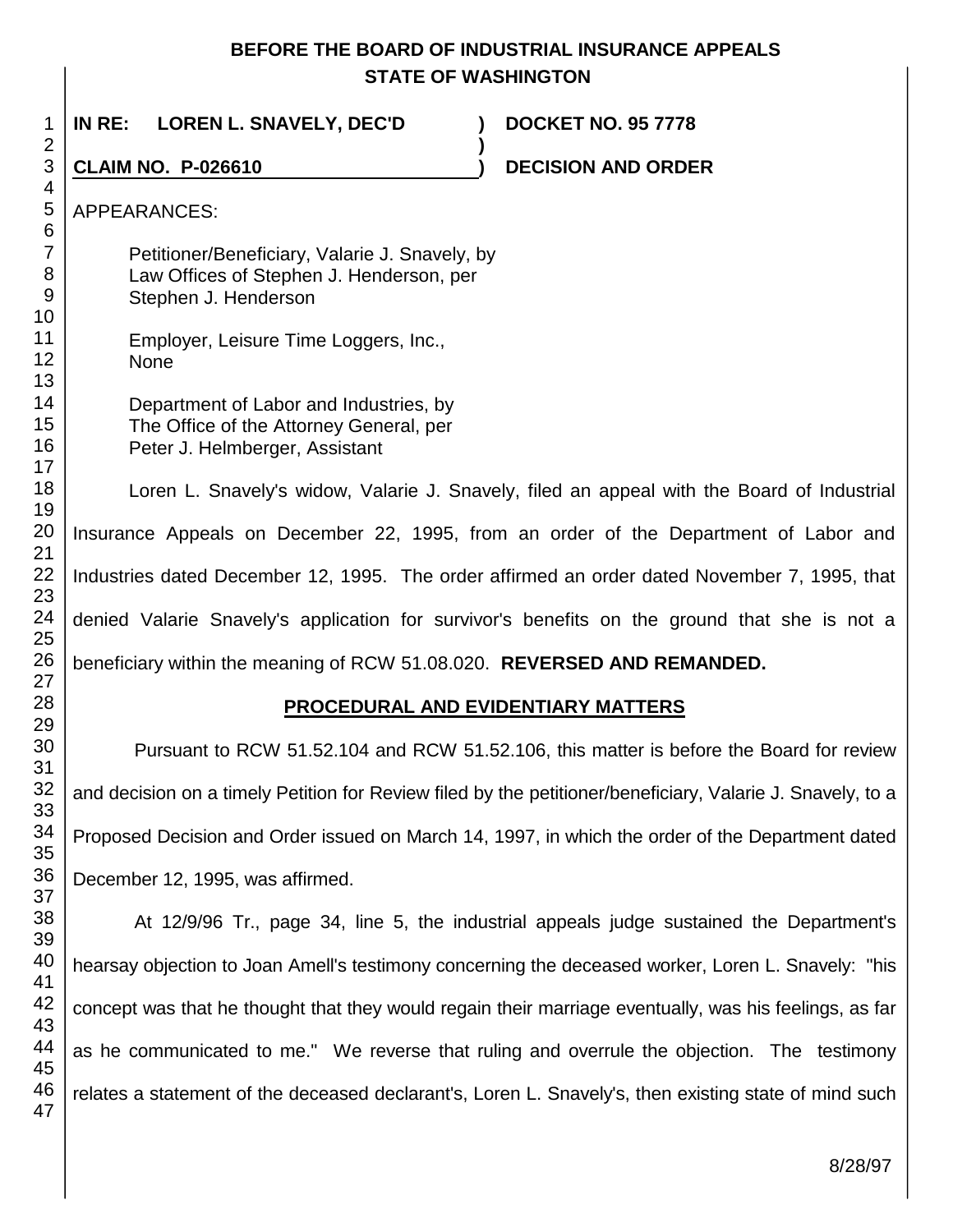as intent, plan, motive or mental feeling. The testimony is therefore within an exception to the hearsay rule. ER 803(a)(3).

Joan Amell testified that she witnessed Loren L. Snavely giving money to Valarie Snavely repeatedly during the Snavely's separation. When asked about the context within which this occurred, Joan Amell recounted a time when Valarie Snavely was living in Joan Amell's home during the Snavely's separation. Joan Amell explained she had made clear that she could not support anyone other than her own family. Within this context, at 12/9/96 Tr. at page 35, lines 41-45, she testified she witnessed Valarie Snavely asking Loren L. Snavely for money for various purposes such as cigarettes, to help buy groceries, or to put towards anything that Joan Amell might need such as utilities and laundry soap. Our industrial appeals judge sustained the Department's hearsay objection to that portion of Joan Amell's testimony that described Valarie Snavely's request.

We reverse that ruling and overrule the objection. Under ER  $801(d)(1)(ii)$ , the testimony is not hearsay because it is consistent with the declarant Valarie Snavely's testimony and is offered to rebut an express or implied charge against the declarant of recent fabrication or improper influence or motive. The Department later presented the testimony of it's investigator, Britt Scott, and offered Exhibit No. 2, a statement signed by Valarie Snavely. The purpose of Britt Scott's testimony, and of Exhibit No. 2, was to establish that Valarie Snavely, contrary to her later testimony, had informed the investigator that she did not receive funds for maintenance from Loren L. Snavely during their separation. Joan Amell's testimony, along with other testimony that Valarie Snavely did receive funds for maintenance from Loren L. Snavely, rebuts the implied charge that Valarie Snavely recently fabricated her testimony. Joan Amell's testimony is also admissible as an exception to the hearsay rule under ER 803(a)(3), as a statement of the declarant's, Valarie Snavely's, state of mind (such as intent, plan, motive or design) in receiving money from Loren L. Snavely. It is likewise a statement of Loren L. Snavely's state of mind in providing money.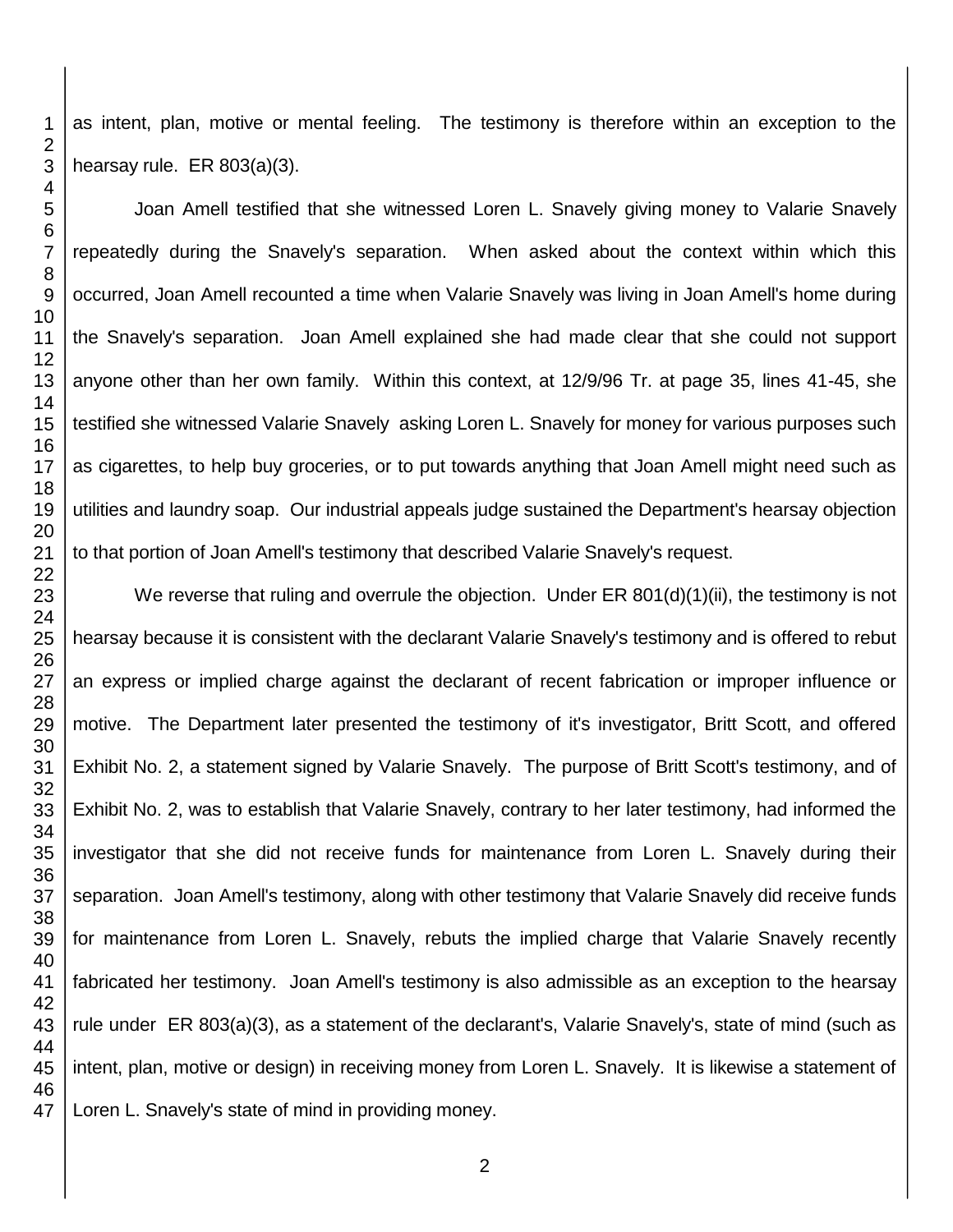We also remove from colloquy the testimony of Joan Amell and Valarie Snavely at 1/8/97 Tr. at pages 37-43. Valarie Snavely rested her case subject to possible presentation of rebuttal testimony, for which time was set aside. The requested rebuttal testimony on behalf of Valarie Snavely was later denied by a substituted industrial appeals judge who had not had the opportunity to review the testimony given in Valarie Snavely's case-in-chief. The further testimony is proper rebuttal to the testimony of the Department's investigator. Valarie Snavely provided some testimony during her case-in-chief concerning her interaction with investigator Britt Scott. However, the relative entirety of his testimony could not have been reasonably anticipated. He did not make substantial notes or a recording of his interview of Valarie Snavely. We further note our state Supreme Court has held the burden of proof to show abandonment lies with the Department in a case such as this. *Johnson v. Department of Labor & Indus.,* 3 Wn.2d 257, 259 (1940). Nevertheless, Valarie Snavely presented the major portion of her case first in order. In these circumstances, she should have been allowed the requested rebuttal to the Department's evidence.

The Board has reviewed the remaining evidentiary rulings in the record of proceedings and finds that no prejudicial error was committed. The rulings are affirmed.

## **DECISION**

Valarie J. Snavely and the deceased worker, Loren L. Snavely, were married, but separated, when Mr. Snavely was fatally injured in a logging accident October 5, 1995. The issue presented by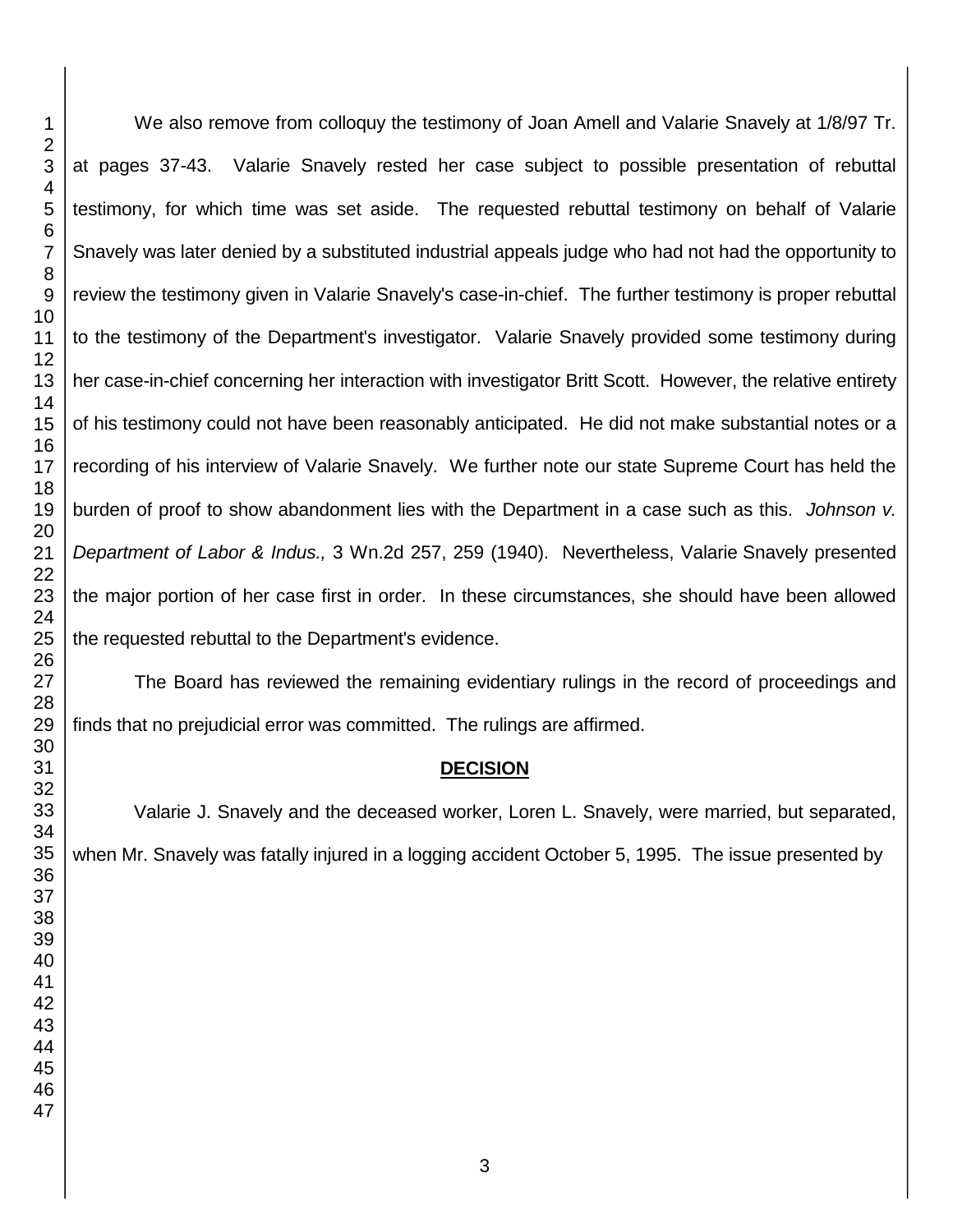Valarie Snavely's appeal is whether she is a workers' compensation beneficiary under the following statutory provision:

> 'Beneficiary' means a husband, wife, child, or dependent of a worker in whom shall vest a right to receive payment under this title: *PROVIDED,* That a husband or wife of an injured worker, living separate and apart in a state of abandonment, regardless of the party responsible therefor, for more than one year at the time of the injury or subsequently, shall not be a beneficiary. A spouse who has lived separate and apart from the other spouse for the period of two years and who has not, during that time, received, or attempted by process of law to collect, funds for maintenance, shall be deemed living in a state of abandonment.

RCW 51.08.020.

The Department determined that, at the time of Loren L. Snavely's fatal industrial accident, his widow, Valarie Snavely, was living separate and apart in a state of abandonment within the meaning of this statute. Valarie Snavely contends that, although she and Loren L. Snavely were separated, she was not living in a state of abandonment within the meaning of the statute. We agree with Valarie Snavely. We find that she is a beneficiary under the Workers' Compensation Act.

The statute, RCW 51.08.020, deems that an individual was living in a state of abandonment if "funds for maintenance" were not provided or sought by legal process during the two years of separation preceding a worker's death. The statute also permits proof of "abandonment" by other means. See, *Johnson,* at 258-259. Our judgment in such a case is necessarily strictly limited to each unique set of facts. Also, the testimony in the case before us presents issues of witness credibility. We, therefore, set forth the testimony of the three witnesses in considerable detail.

Valarie Snavely was 35 years old and Loren L. Snavely was 19 years old when they married December 7, 1989. They did not have any children. Although Valarie Snavely has children from a prior marriage, none of her children lived with the Snavelys. Valarie Snavely testified that she and Loren L. Snavely lived in Morton, Washington, after they were married. They next lived in Tacoma for three or four months and then moved back to Morton. They separated in May or June of 1992. As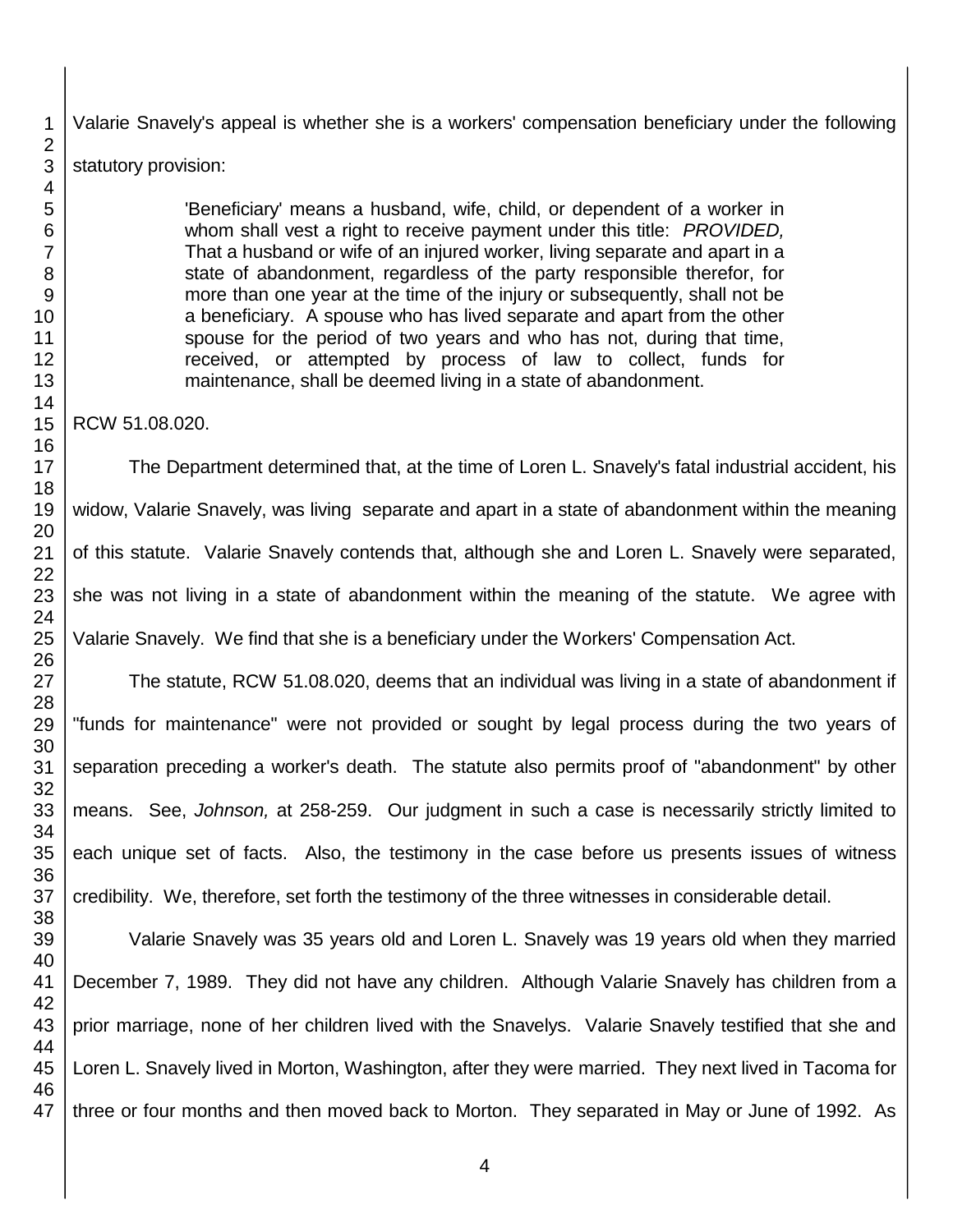reason for the separation, Valarie Snavely explained, "[H]e had a girlfriend." 12/9/96 Tr. at 13. The Snavelys did not live together again after the separation. Neither filed for dissolution of their marriage. Valarie Snavely continued to live in Morton following their separation. Loren L. Snavely lived in

neighboring Glenoma for two months and then moved back to Morton. Valarie Snavely testified that Loren L. Snavely also went to vocational school in Tacoma for about one year, and also that he would stay with other people for a while, and that he lived in a tent by a river for a couple of months. The vocational schooling was provided to Loren L. Snavely under a prior workers' compensation claim that arose from a logging accident. According to Valarie Snavely, Loren L. Snavely was not working during their separation before or during vocational school in Tacoma. He did not begin work after graduating from vocational school until three weeks before he was fatally injured.

Valarie Snavely testified that, from the time they were separated to Loren L. Snavely's death, Loren L. Snavely came to visit: "Three or four times a month. Sometimes maybe more." 12/9/96 Tr. at 15. They visited and sometimes ate together. They continued a sexual relationship. "We would still be together as man and wife. We were friends and he talked to me." 12/9/96 Tr. at 15. Valarie Snavely further testified:

> We got along. We were man and wife but we were also friends. If he needed somebody to talk to he could always talk to me because I was the one person that understood what was going on. He always came to me if his heart was sad or . . . He was a lost soul for a while. And if he needed to shower or something like that he was--he could always come to my house and do that if need be.

12/9/96 Tr. at 15. In response to the question of whether she considered Loren L. Snavely to have abandoned her, Valarie Snavely testified: "No. . . . Because he didn't. We still had contact. We were still intimate." 12/9/96 Tr. at 17.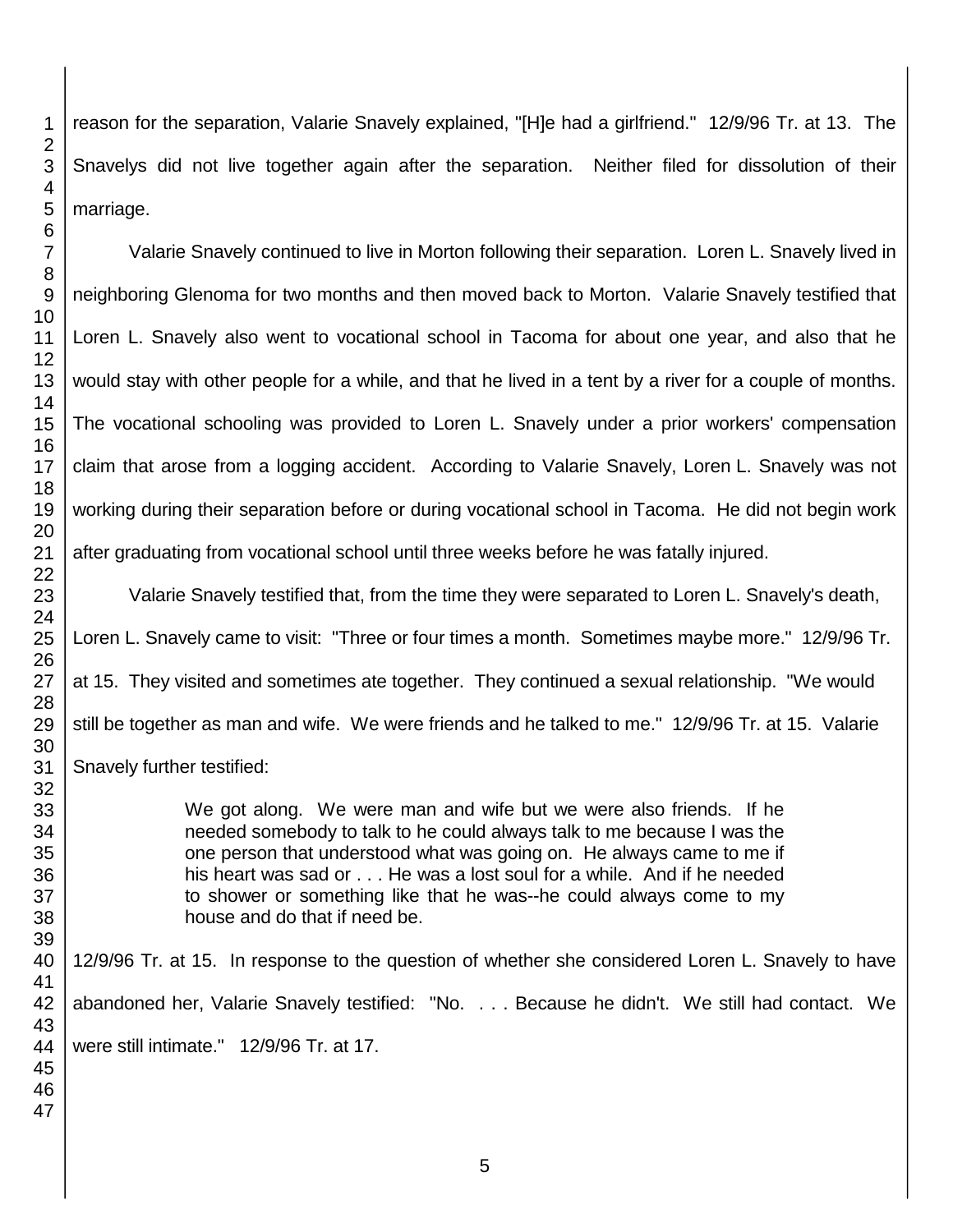When questioned whether Loren L. Snavely financially supported her during their separation, Valarie Snavely testified:

> Yes. . . . He first he gave--he would give me cash and then he sent money orders through Western Union and then when he would come to the house to see me he would give me cash in-hand when he would come to my home. . . . To pay bills, buy food. Things that I needed to take care of.

12/9/96 Tr. at 14. Loren L. Snavely sent the money orders while he was in school in Tacoma. Other money was provided in cash. As far as Valarie Snavely knows, Loren L. Snavely did not have a checking account. She stated that support continued "[a]bout three, maybe four months prior to his death." 12/9/96 Tr. at 15.

Valarie Snavely roomed at Joan Amell's house for an approximate seven-month period in 1992 and 1993 during the Snavelys' separation. Joan Amell knew Loren L. Snavely from the time he was 12 or 13 years old. Loren L. Snavely was a friend of Joan Amell's children and stayed with her at times "when things were not good at home for him." 12/9/96 Tr. at 31. Loren L. Snavely otherwise lived with his aunt. Joan Amell characterized herself as a "surrogate mother in a way because he would confide in me quite frequently." 12/9/96 Tr. at 33. Joan Amell has known Valarie Snavely since Loren L. Snavely introduced Valarie Snavely as his wife, apparently soon after they were married. She remained acquainted with them until Loren L. Snavely died.

Joan Amell testified that, while Valarie Snavely was living with her, Loren L. Snavely would come by "frequently and they would talk. Sometimes I would hear them arguing and sometimes they just visited." 12/9/96 Tr. at 33. The Snavelys also visited Joan Amell during their separation at times when Valarie Snavely was not living with Joan Amell. Joan Amell stated that Loren L. Snavely was at her house with Valarie Snavely more than ten times when Joan Amell was present. Joan Amell testified she tried to stay neutral during the Snavelys' separation. She is not aware of either of the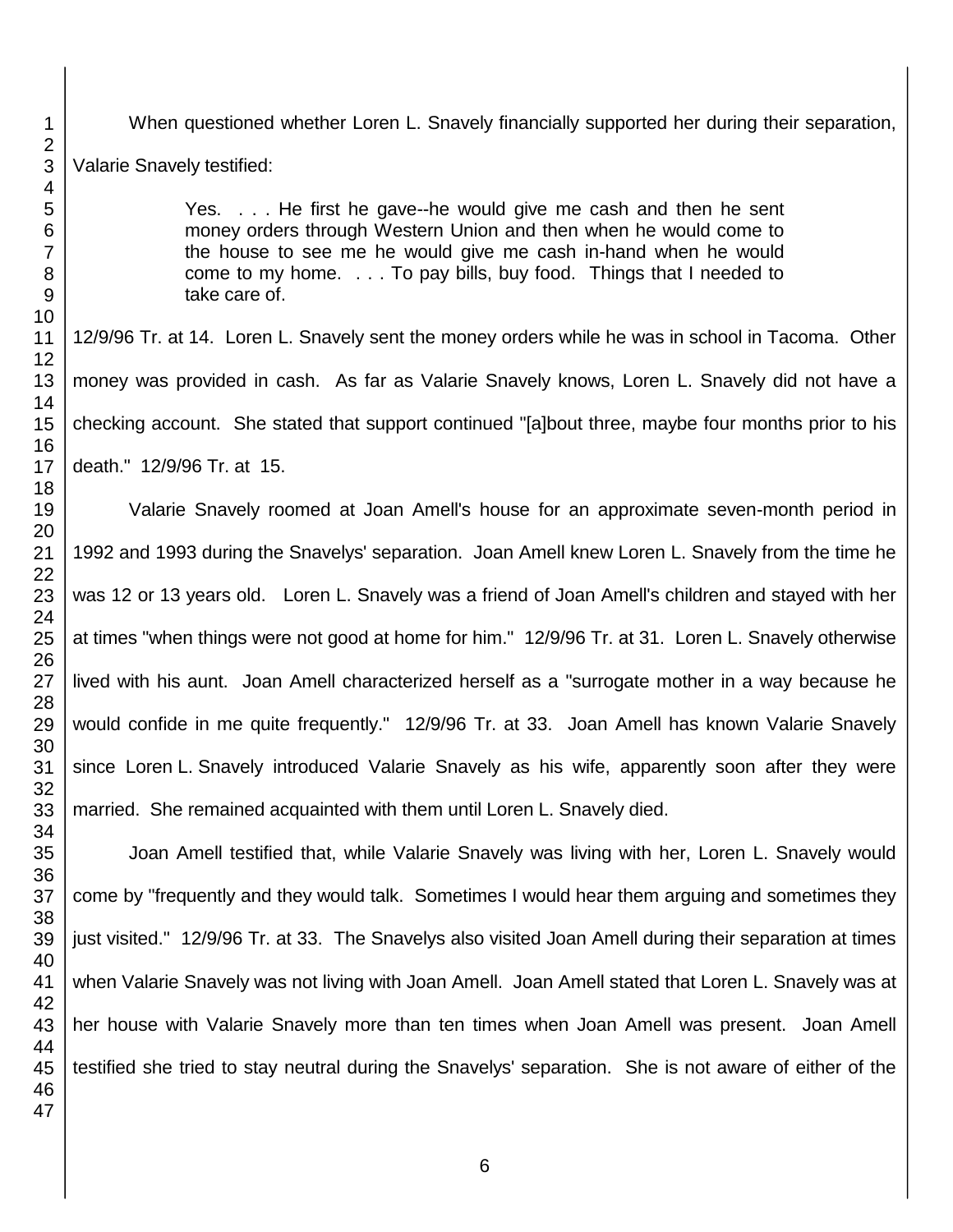| 1<br>$\overline{2}$                    | Snavelys seeking to terminate their marriage. When asked if she knew why this was the case, she                                                                                                                                                                                                                                                                                                |
|----------------------------------------|------------------------------------------------------------------------------------------------------------------------------------------------------------------------------------------------------------------------------------------------------------------------------------------------------------------------------------------------------------------------------------------------|
| 3<br>4                                 | stated:                                                                                                                                                                                                                                                                                                                                                                                        |
| 5<br>6<br>$\overline{7}$<br>8          | Well, I am not sure on Valarie's part, but I had talked to Loren a time or<br>two and his concept was that he thought that they would regain their<br>marriage eventually, was his feelings, as far as he communicated to me.                                                                                                                                                                  |
| 9<br>10                                | 12/9/96 Tr. at 33. Joan Amell holds an opinion that Loren L. Snavely did not abandon Valarie                                                                                                                                                                                                                                                                                                   |
| 11<br>12                               | Snavely, "[b]ecause I had personally seen them together and knew that he sought her out on a                                                                                                                                                                                                                                                                                                   |
| 13<br>14                               | regular basis." 12/9/96 Tr. at 37.                                                                                                                                                                                                                                                                                                                                                             |
| 15<br>16                               | Joan Amell testified that she was present when Loren L. Snavely gave Valarie Snavely money:                                                                                                                                                                                                                                                                                                    |
| 17<br>18<br>19                         | Sometimes a couple of times a month. Sometimes every other month.<br>Sometimes it would be two times in a month. Sometimes two or three<br>months in between, that I knew of.                                                                                                                                                                                                                  |
| 20<br>21                               | 12/9/96 Tr. at 35. She later indicated she doubted that more than a month passed between times                                                                                                                                                                                                                                                                                                 |
| 22<br>23<br>24                         | when Loren L. Snavely would provide Valarie Snavely money while Valarie Snavely was staying at                                                                                                                                                                                                                                                                                                 |
| 25                                     | her house. When asked about the context within which the money was provided, Joan Amell                                                                                                                                                                                                                                                                                                        |
| 26<br>27                               | explained:                                                                                                                                                                                                                                                                                                                                                                                     |
| 28<br>29<br>30<br>31<br>32<br>33<br>34 | [E]specially when she was staying with me I was not in the position to<br>support anybody other than my own family. And so she would ask him for<br>money for cigarettes or to help buy groceries or to put towards anything<br>that I might need as far as utilities and laundry soap and this kind of thing.<br>Because I was quite adamant about not supplying everything for<br>everybody. |
| 35<br>36<br>37                         | 12/9/96 Tr. at 35. Joan Amell further testified that Valarie Snavely gave her money received from                                                                                                                                                                                                                                                                                              |
| 38<br>39                               | Loren L. Snavely "on a regular and on a conscientious basis." 12/9/96 Tr. at 38. She also took                                                                                                                                                                                                                                                                                                 |
| 40<br>41                               | Valarie Snavely to the grocery store in Morton several times to pick up money orders from Loren L.                                                                                                                                                                                                                                                                                             |
| 42<br>43                               | Snavely.                                                                                                                                                                                                                                                                                                                                                                                       |
| 44<br>45                               | The Department's case rests upon the admitted three-year separation, its investigator Britt                                                                                                                                                                                                                                                                                                    |
| 46<br>47                               | Scott's testimony, and Exhibit No. 2. Exhibit No. 2 is a brief statement, handwritten by Britt Scott                                                                                                                                                                                                                                                                                           |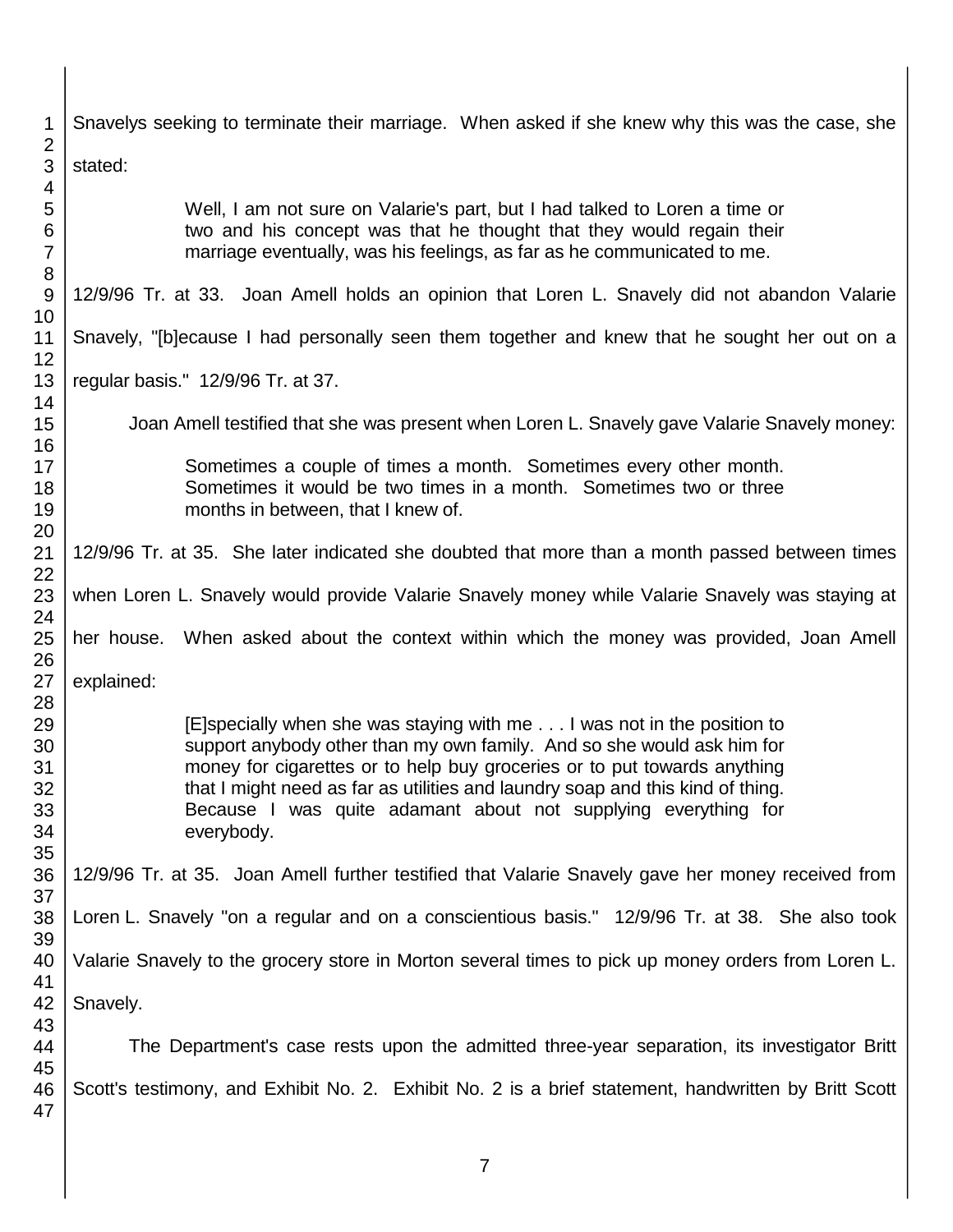| 1                                                         | reportedly during his interview of Valarie Snavely. Valarie Snavely signed the document.<br>The                                                                                                                                                                                                                                                                       |
|-----------------------------------------------------------|-----------------------------------------------------------------------------------------------------------------------------------------------------------------------------------------------------------------------------------------------------------------------------------------------------------------------------------------------------------------------|
| $\overline{2}$<br>3<br>4<br>5<br>6<br>$\overline{7}$<br>8 | document is dated October 19, 1995. The relevant portion is,                                                                                                                                                                                                                                                                                                          |
|                                                           | During their separation (sic) Valarie has stated that Laren (sic) did not<br>provide any means of support. She received no [letter "t" crossed out and<br>initialed] income or had any bills paid by Loren.                                                                                                                                                           |
| $9\,$<br>10                                               | Valarie stated she did not attempt thru (sic) legal services to obtain any<br>support from Loren during their seperation (sic).                                                                                                                                                                                                                                       |
| 11<br>12<br>13                                            | Exhibit No. 2. Britt Scott testified that he prepared the document for Valarie Snavely's signature                                                                                                                                                                                                                                                                    |
| 14<br>15                                                  | based upon her reply to his questions.                                                                                                                                                                                                                                                                                                                                |
| 16<br>17                                                  | Britt Scott testified he met with Valarie Snavely in a restaurant in Morton on approximately                                                                                                                                                                                                                                                                          |
| 18<br>19                                                  | October 17, 1995, for the purpose of gathering facts relevant to Valarie Snavely's eligibility as a                                                                                                                                                                                                                                                                   |
| 20<br>21                                                  | beneficiary. He testified that he, Valarie Snavely, and her mother were present. He did not recognize                                                                                                                                                                                                                                                                 |
| 22<br>23                                                  | Joan Amell's name. When questioned specifically regarding his questions, Britt Scott indicated:                                                                                                                                                                                                                                                                       |
| 24<br>25<br>26<br>27                                      | I asked Ms. Snavely if the deceased had ever provided any means of<br>support. I explained that to be in any electrical bills, rent, food, any type<br>of money that she was receiving by the deceased to show that he was in<br>some way supporting her.                                                                                                             |
| 28<br>29                                                  | $\sim$ $\sim$                                                                                                                                                                                                                                                                                                                                                         |
| 30<br>31<br>32<br>33<br>34<br>35                          | Basically, I--the realm of my question was specifically support that the<br>Department would consider support. And that would be money to live on<br>for food, gas, like I said, any utility bills, rent, things of that nature. I did<br>not ask, you know, had he ever given you 20 bucks just to give you \$20. I<br>did not go into that specific of details, no. |
| 36<br>37<br>38                                            | 1/8/97 Tr. at 12. He stated that he read the statement in Exhibit No. 2 to Valarie Snavely and gave                                                                                                                                                                                                                                                                   |
| 39<br>40                                                  | her an opportunity to correct the statement prior to her signing the document. He also testified that                                                                                                                                                                                                                                                                 |
| 41<br>42                                                  | he did not witness any crying or what he considered to be grieving by Valarie Snavely. He testified                                                                                                                                                                                                                                                                   |
| 43<br>44                                                  | they discussed the nature of the Snavelys' relationship "[t]o a degree" and he gained the impression                                                                                                                                                                                                                                                                  |
| 45<br>46                                                  | from their conversation that she suffered some abuse and "they did not get along." 1/8/97 Tr. at 13-                                                                                                                                                                                                                                                                  |
| 47                                                        | 14.                                                                                                                                                                                                                                                                                                                                                                   |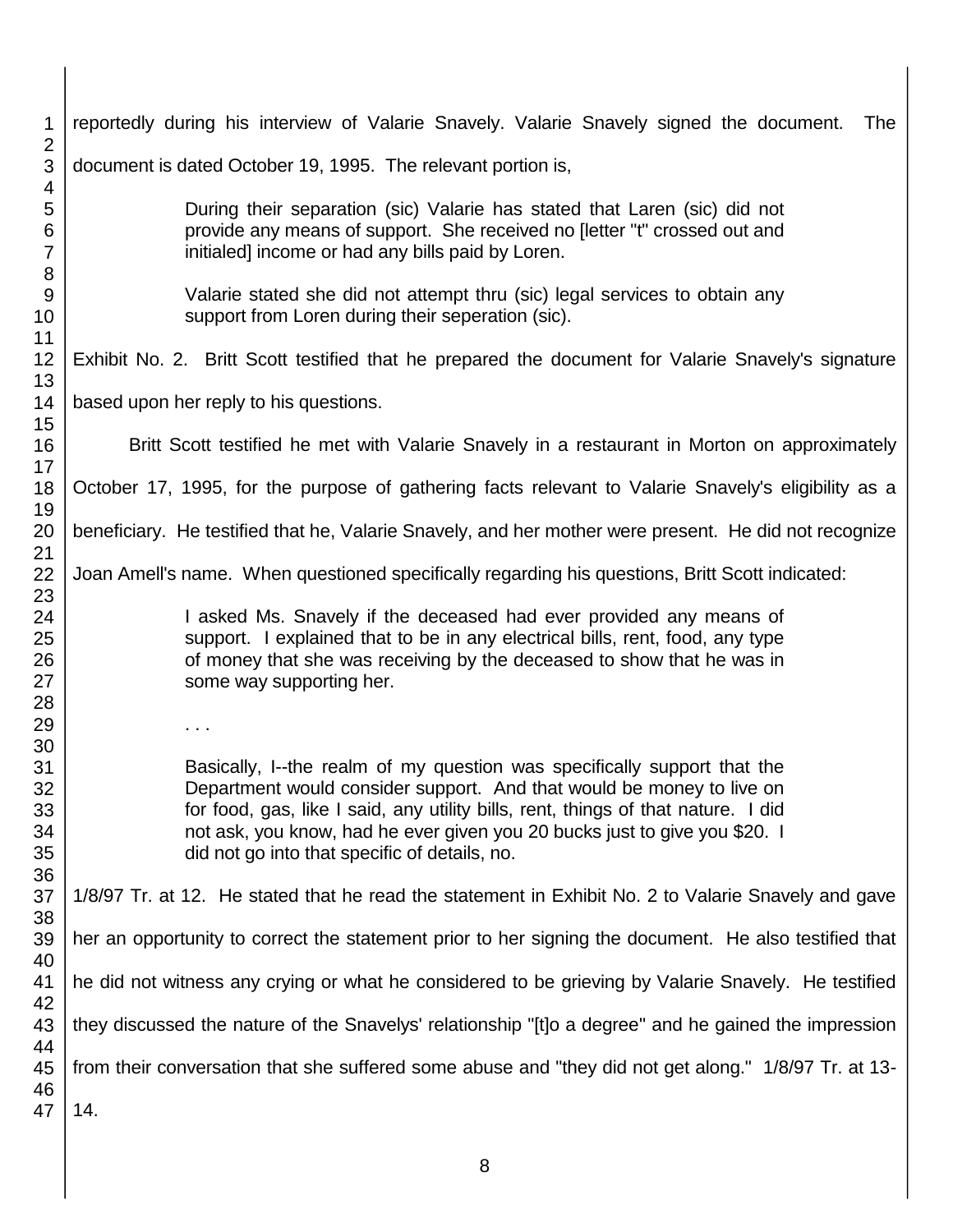Upon cross-examination, Britt Scott indicated that he met with Valarie Snavely approximately 30 to 45 minutes, that he did not have a tape recorder with him during the meeting, and his notes are essentially limited to the contents of Exhibit No. 2. He did not ask Valarie Snavely whether she and Loren L. Snavely regularly spent time together up to the time of Loren L. Snavely's death. "Other than he'd abused her there was no real in-depth conversation about what type of relationship they had . . .." 1/8/97 Tr. at 24. When asked whether Valarie Snavely, contrary to her testimony at hearings, had denied to Britt Scott that she received money and cigarettes from her husband periodically up until the time of his death, and that she would use the money to pay for bills and for food, Britt Scott responded:

> Yes, she did deny that. She did not--I would say not to that specific answer, but she denied receiving any type of money to pay any types of bills or food, i.e., by the deceased.

When asked if Valarie Snavely told him that she did not receive any money from Loren L. Snavely during their separation, Britt Scott responded: "That's exactly what I'm telling you." 1/8/97 Tr. at 21. When asked if he explained that support included receiving "cash," Britt Scott testified that he explained what the Department meant by support: "I indicated if she'd received any monies to pay bills, for food, rent, utilities. And I did use the word monies." 1/8/97 Tr. at 22. When asked further, he then answered "[y]es" that he did specifically talk to her about receiving ''cash," explaining: "That's exactly what I'm referring to is there was no monies, otherwise you'd have no support." 1/8/97 Tr. at 22. Again, referring to how he derived the response related in Exhibit No. 2, Britt Scott stated his question was whether Valarie Snavely received "[s]upport." 1/8/97 Tr. 28.

 Upon redirect examination, Britt Scott stated that he explained what support and income meant and that, "I used the word money." 1/8/97 Tr. at 29. He testified that Valarie Snavely did not indicate she was unclear about what he meant during the interaction. He testified that he did not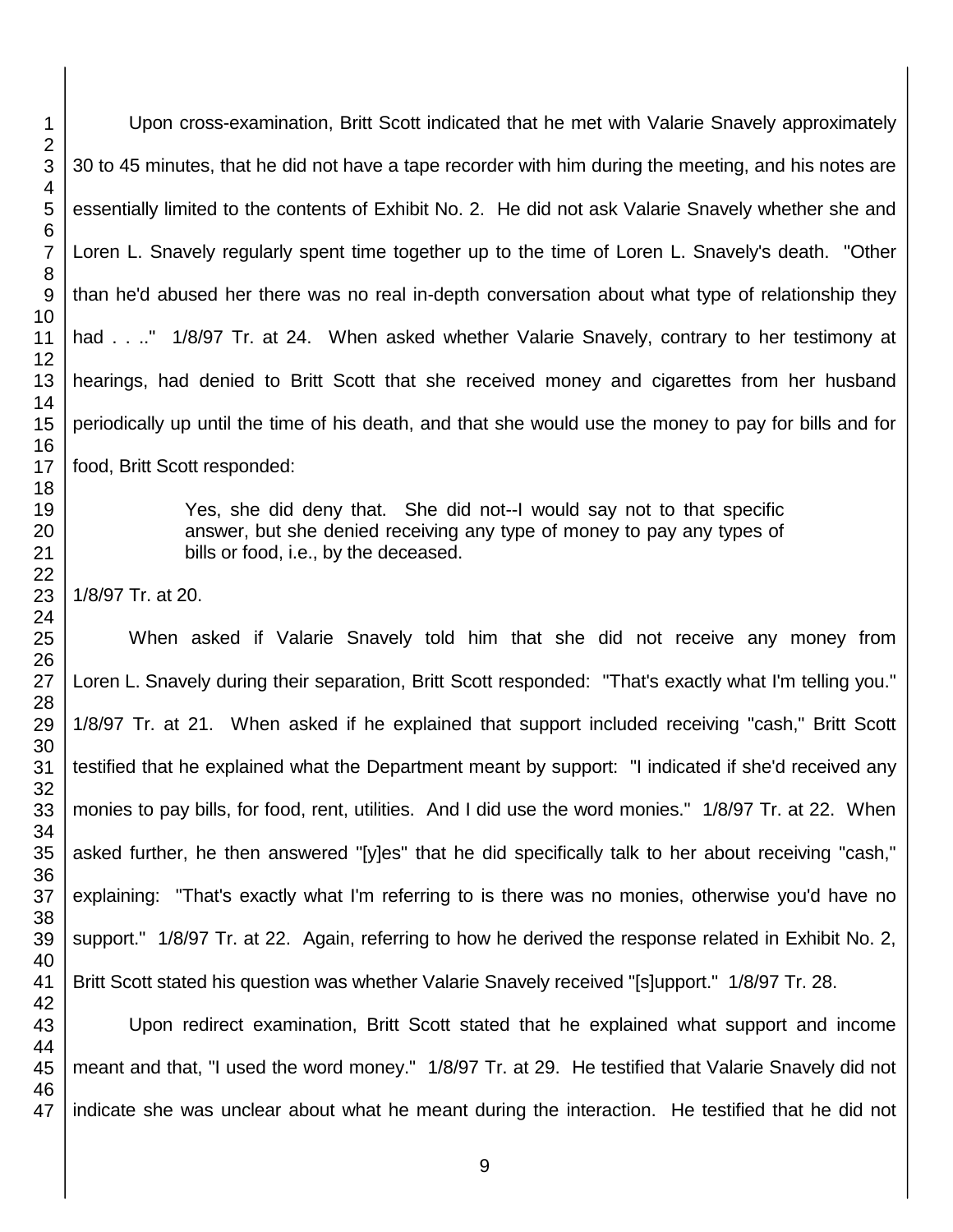make any notes concerning what specific questions he asked Valarie Snavely, but he normally asks the same questions in like situations.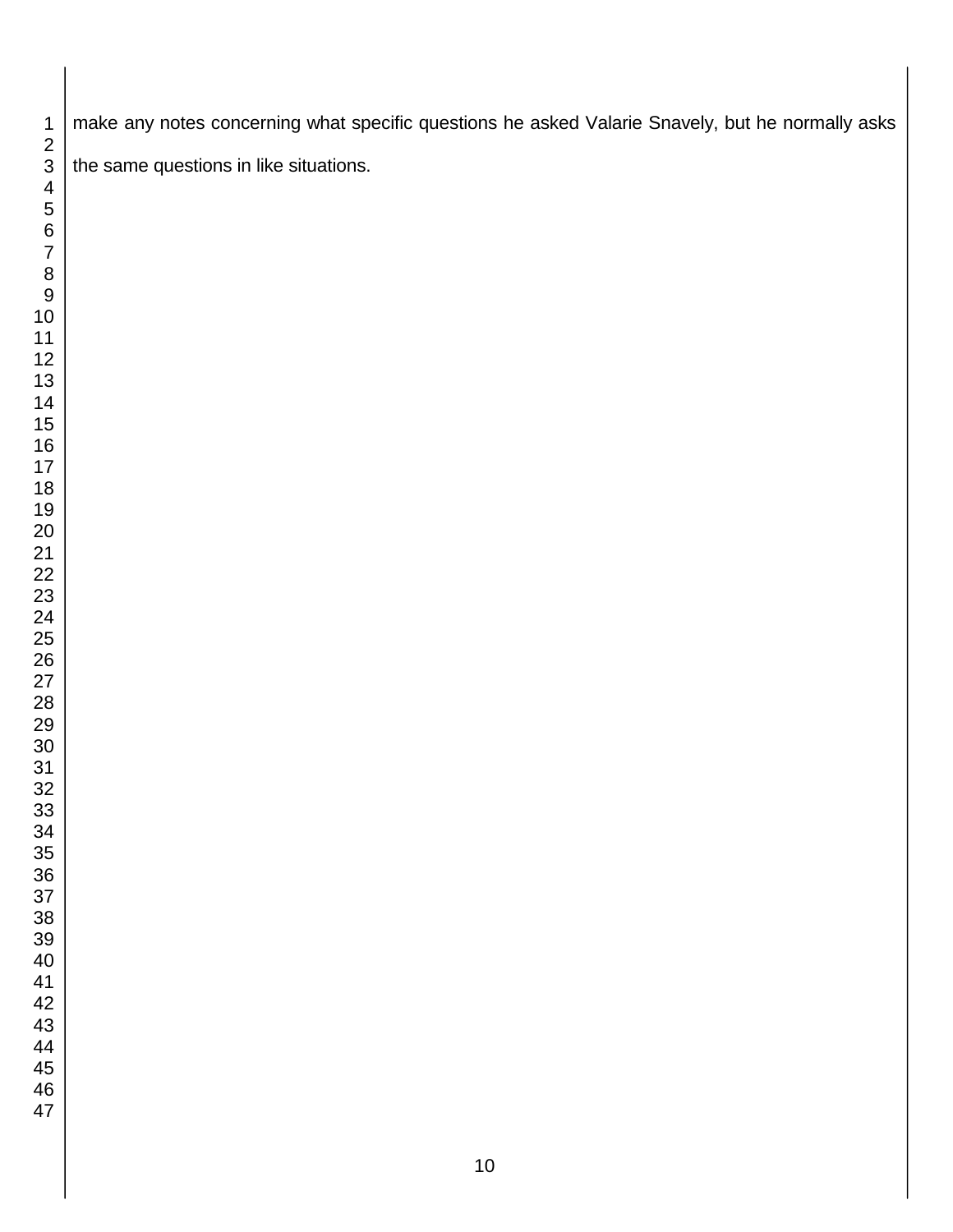On cross-examination during her case-in-chief, Valarie Snavely stated she remembered the interaction with Britt Scott "vaguely," and "I couldn't tell you everything we discussed." 12/9/96 Tr. at 20. She remembered signing a statement, but did not remember telling Britt Scott that she received no income, nor had bills paid by Loren L. Snavely. When questioned about Exhibit No. 2, she stated "that would be kind of stupid for me to even make some kind of comment like that when I have verification from Western Union that he did provide for me." 12/9/96 Tr. at 21-22. She further explained:

> I remember some of the conversation with the man from L&I. I was not in--my husband had just been killed, among other things, and I don't--I could not even recall the conversation that we had. Not to mention we are in the middle of a restaurant with all kinds of people trying to talk to everybody and--.

12/9/96 Tr. at 22-23.

Upon redirect examination, Valarie Snavely indicated she remembers speaking with a person

from the Department, but does not remember the person specifically. She explained that she thinks

Joan Amell had handled the phone call setting the appointment because she did not have a phone,

and "like I said, my husband had just been killed. I was upset, among other things, and she kind of

was trying to help me through a sad time." 12/9/96 Tr. at 24.

When asked why she would have signed a statement saying Loren L. Snavely did not provide

her any means of support, she responded:

The way I took it when he had said something to me was like a paycheck or, you know, a large sum of money weekly or out of every paycheck like a support. In fact, I think that is how he did bring it to me is like a support check. Like a child support check or something like that. Because like I had said earlier, it would be silly for me to make a comment like that when I have statements from Western Union that Loren did send me money and he did give me cash. But times like that you don't think to write it down because you don't think that tomorrow your husband or maybe your wife is going to be dead.

12/9/96 Tr. at 25.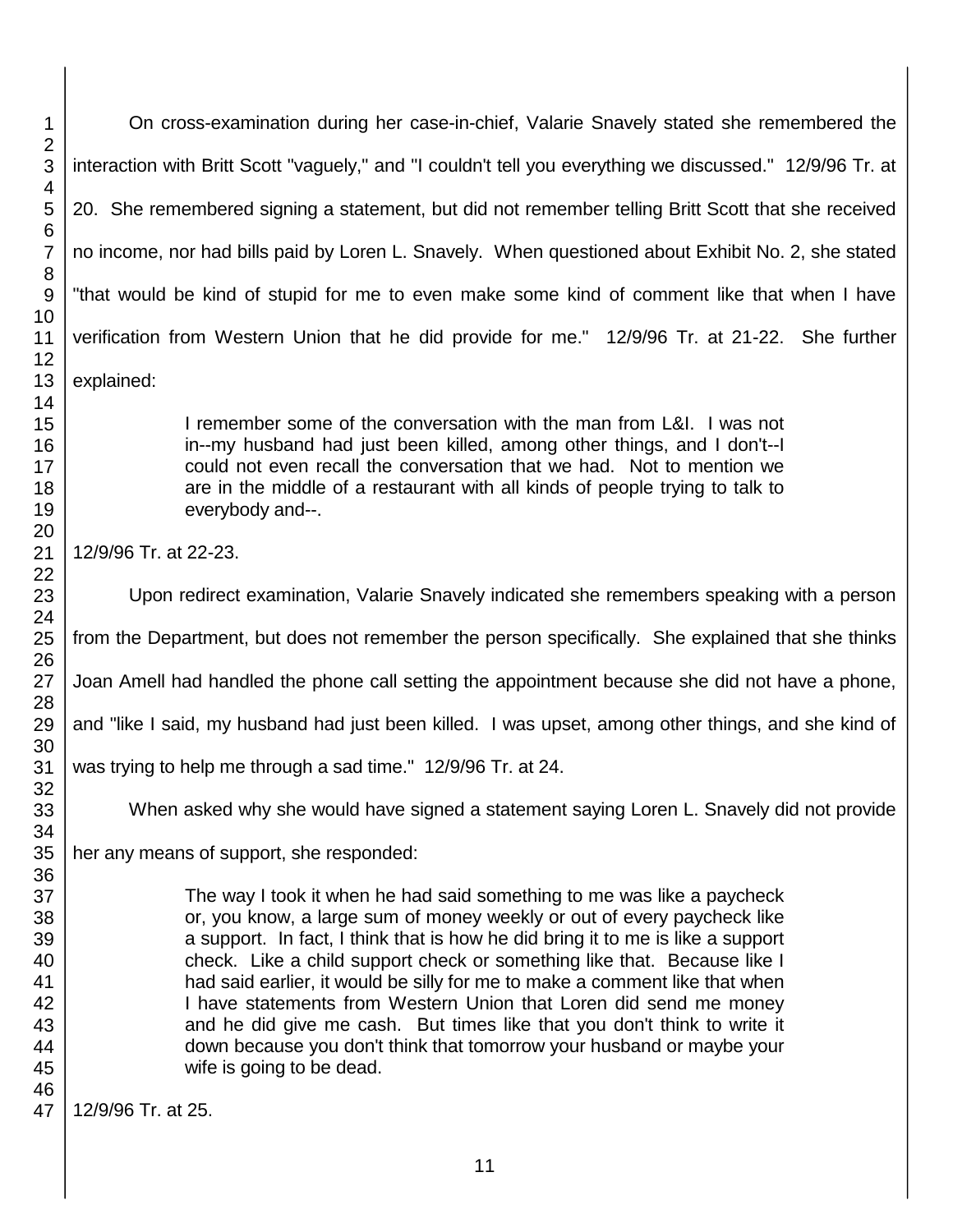| 1                                                               | When questioned what she understood to be "income" when signing the statement, she                                                                                                                                                                                                                                                                                                                                                                                              |
|-----------------------------------------------------------------|---------------------------------------------------------------------------------------------------------------------------------------------------------------------------------------------------------------------------------------------------------------------------------------------------------------------------------------------------------------------------------------------------------------------------------------------------------------------------------|
| 2<br>3<br>4                                                     | explained, "[L]ike a support payment." 12/9/96 Tr. at 26. Asked if this were different from "cash," she                                                                                                                                                                                                                                                                                                                                                                         |
| 5                                                               | stated:                                                                                                                                                                                                                                                                                                                                                                                                                                                                         |
| $\,6$<br>$\overline{7}$<br>8<br>9<br>10<br>11<br>12<br>13<br>14 | To me it is because to me a support payment, you would be going to<br>court in front of a judge to get support from your spouse, like a child<br>support payment. That is the only way I know how to explain it. And<br>Loren was sending me money, giving me money and helping me as much<br>as he could. And he was helping me. We were getting along and I saw<br>no need to take him to court. I hadn't filed for divorce. We were not<br>legally separated or any of that. |
| 15<br>16                                                        | 12/9/96 Tr. at 26.                                                                                                                                                                                                                                                                                                                                                                                                                                                              |
| 17<br>18                                                        | During Valarie Snavely's rebuttal case, Joan Amell stated she was present during Britt Scott's                                                                                                                                                                                                                                                                                                                                                                                  |
| 19<br>20                                                        | interview. She stated the interview lasted 10 to 15 minutes. Ms. Amell stated she recalled Valarie                                                                                                                                                                                                                                                                                                                                                                              |
| 21<br>22                                                        | Snavely telling Britt Scott that she received cash, money orders, and cigarettes from                                                                                                                                                                                                                                                                                                                                                                                           |
| 23<br>24                                                        | Loren L. Snavely. "He asked her if she had any receipts. She said no. He basically told her that it                                                                                                                                                                                                                                                                                                                                                                             |
| 25<br>26                                                        | basically wasn't important." 1/8/97 Tr. at 38.                                                                                                                                                                                                                                                                                                                                                                                                                                  |
| 27<br>28                                                        | On rebuttal, Valarie Snavely also stated the interview lasted 10 or 15 minutes and:                                                                                                                                                                                                                                                                                                                                                                                             |
| 29<br>30<br>31<br>32                                            | I told the investigator that I did receive cash and that Loren helped me,<br>but I did not have written proof of the money transaction except for my<br>statement from Western Union; that was the only solid proof that I had<br>that I did receive money from Loren.                                                                                                                                                                                                          |
| 33<br>34<br>35                                                  | 1/8/97 Tr. at 41-42.                                                                                                                                                                                                                                                                                                                                                                                                                                                            |
| 36<br>37                                                        | Asked about the investigator's response, Valarie Snavely stated:                                                                                                                                                                                                                                                                                                                                                                                                                |
| 38<br>39<br>40<br>41                                            | That I needed proof of transaction of money and I didn't have any. I didn't<br>have paperwork from Western Union, so it didn't really matter.<br>He<br>needed proof.                                                                                                                                                                                                                                                                                                            |
| 42<br>43                                                        | 1/8/97 Tr. at 42.                                                                                                                                                                                                                                                                                                                                                                                                                                                               |
| 44<br>45                                                        | As in Johnson, the Department and the industrial appeals judge in the Proposed Decision and                                                                                                                                                                                                                                                                                                                                                                                     |
| 46<br>47                                                        | Order focus their attention upon the statutorily-posed question of whether Valarie Snavely received                                                                                                                                                                                                                                                                                                                                                                             |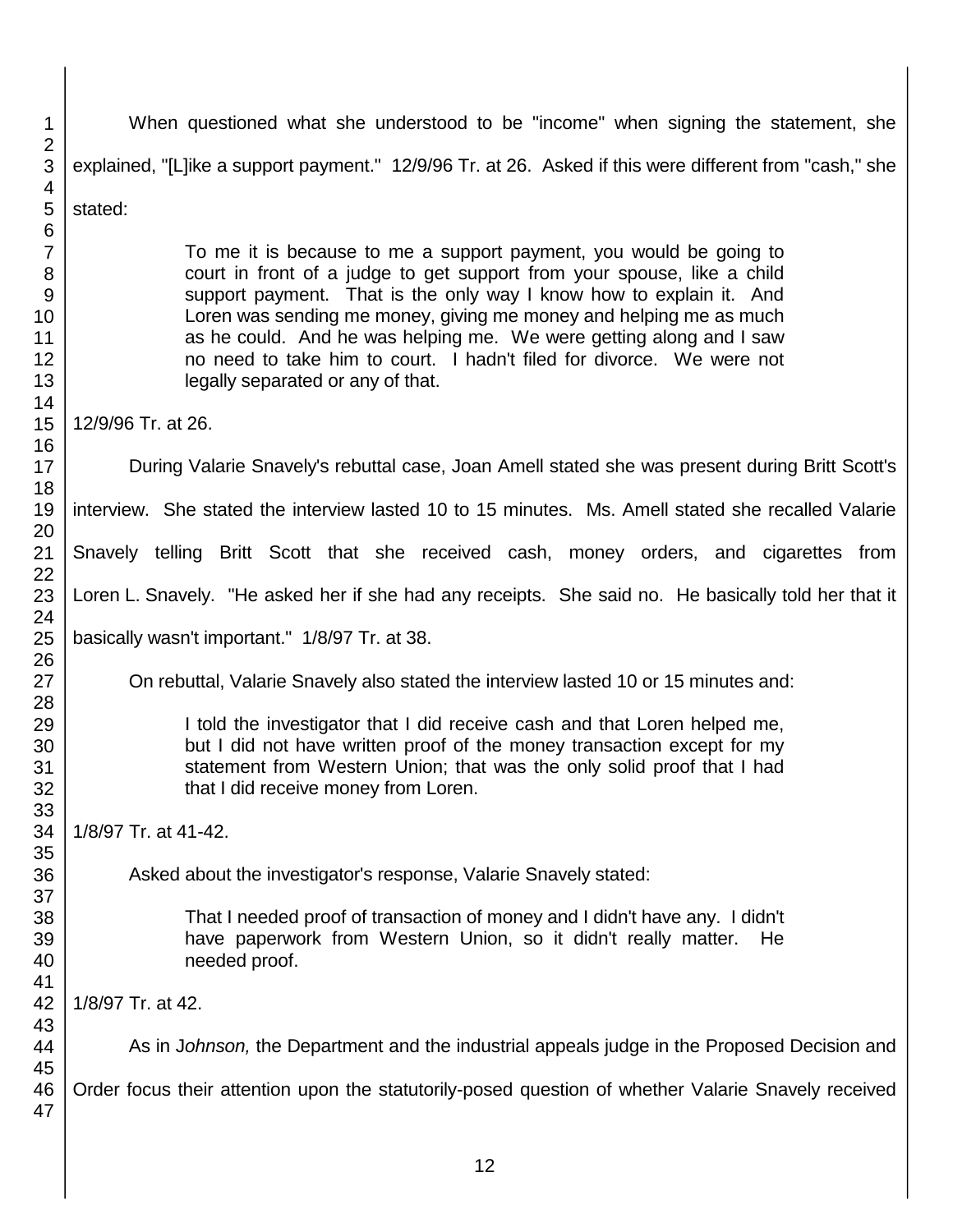funds for maintenance during the two-year period of the Snavelys' separation prior to Loren L. Snavely's death. The Department has not otherwise, at least explicitly, attempted to show that Valarie Snavely was living in a state of abandonment. Lest there be any doubt on the later issue, we readily find that Valarie Snavely was not living in a state of abandonment unless it is legally deemed to be the case solely because she did not receive funds for maintenance during the two-year period prior to Loren L. Snavely's death. The language of the statute, RCW 51.08.020, distinguishes between "living separate and apart" and "abandonment." Living separately does not establish abandonment. The unrefuted evidence presented by Valarie Snavely establishes that, although separated: she did not consider herself abandoned; she and Loren L. Snavely continued a socially and physically intimate relationship; neither had sought to legally terminate their marriage; and, at least Loren L. Snavely had expressed his hope of continuing their marriage. The record before us does not provide any basis to infer other than that this was the condition of their relationship throughout their separation.

We turn then to the issue of whether Loren L. Snavely provided Valarie Snavely "funds for maintenance" within two years prior to his death. The industrial appeals judge placed considerable emphasis upon the fact that payments "were irregular and in uncertain and undetermined amounts." Proposed Decision and Order at page 4. See also Proposed Decision and Order, Finding of Fact No. 5. We do not find any requirement in RCW 51.08.020 that funds be provided with particular regularity or in certain amounts in order to be considered as "funds for maintenance." Neither do we find such particular requirements in the prior and present statutes that we have reviewed concerning provision of maintenance in the context of legal separation or dissolution of marriage, such as RCW 26.09.090, nor in the cases interpreting these statutes. We do, of course, agree that whether the funds are provided "for maintenance" is a materially relevant issue. Evidence of regularity or certainty of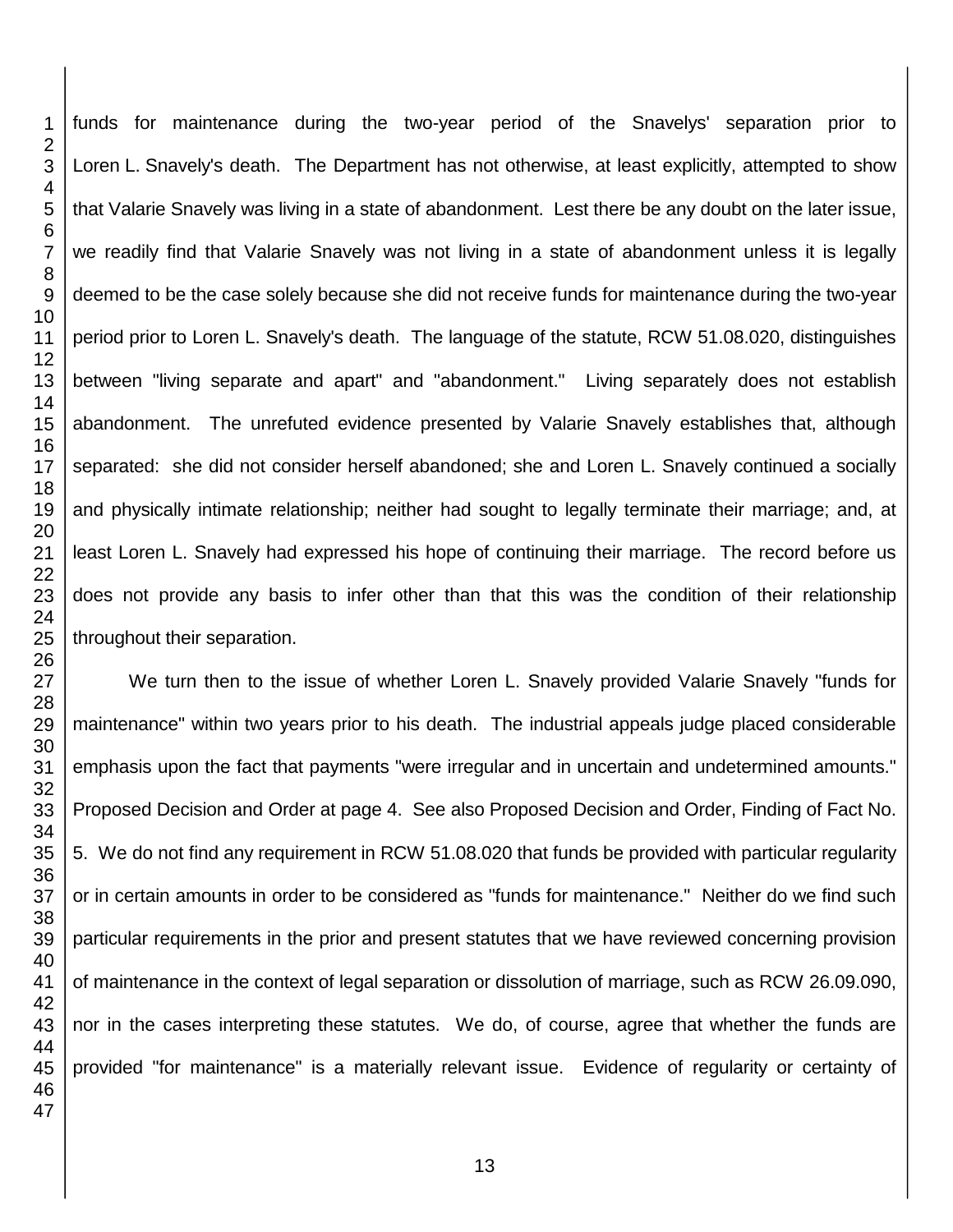amount in some cases might provide indirect evidence of the purpose of the funds; but we perceive no basis upon which to make regularity and certainty of amount legally determinative.

If Valarie Snavely and Joan Amell are believed in the present case, then it is clear that Loren L. Snavely provided funds for maintenance. Both Valarie Snavely and Joan Amell testified that Valarie Snavely's living expenses, such as utility bills and money for food, were a primary motivating factor in requests made to Loren L. Snavely, as well as in his providing the money, and in the use to which Valarie Snavely put the money. There is no evidence to the contrary on this particular point. Likewise, if these two witnesses are believed, the evidence establishes that Loren L. Snavely engaged in a pattern of providing funds for maintenance, albeit not entirely regular, which lasted at least up to three months before his death. Again, there is no evidence to the contrary on this point.

Our determination in this case must then ultimately turn on whether we are convinced by the preponderance of the evidence that Valarie Snavely received the funds from Loren L. Snavely as she and Joan Amell testified, or whether we are convinced of the opposite by the testimony of Britt Scott and by Exhibit No. 2. We only summarize here our reasons for our determination that Loren L. Snavely provided Valarie Snavely funds for maintenance. It is neither possible nor practical to articulate all of the reasons why each of us reach this conclusion.

From this record it appears unlikely to us that any of the three witnesses truly recall Britt Scott's interview of Valarie Snavely in as much exact detail as was eventually stated in each of their respective testimonies. First, the interview occurred well over one year before their testimony. Second, Valarie Snavely and Joan Amell ultimately professed recall of more detail of the interview than their earliest testimony would seem to suggest. During her case-in-chief, Valarie Snavely indicated she had only a vague recollection of the interview. Valarie Snavely and Joan Amell each only professed to recall more detail during Valarie Snavely's rebuttal case. Britt Scott did not take notes any more detailed than what is contained in Exhibit No. 2, nor did he have a list of any of the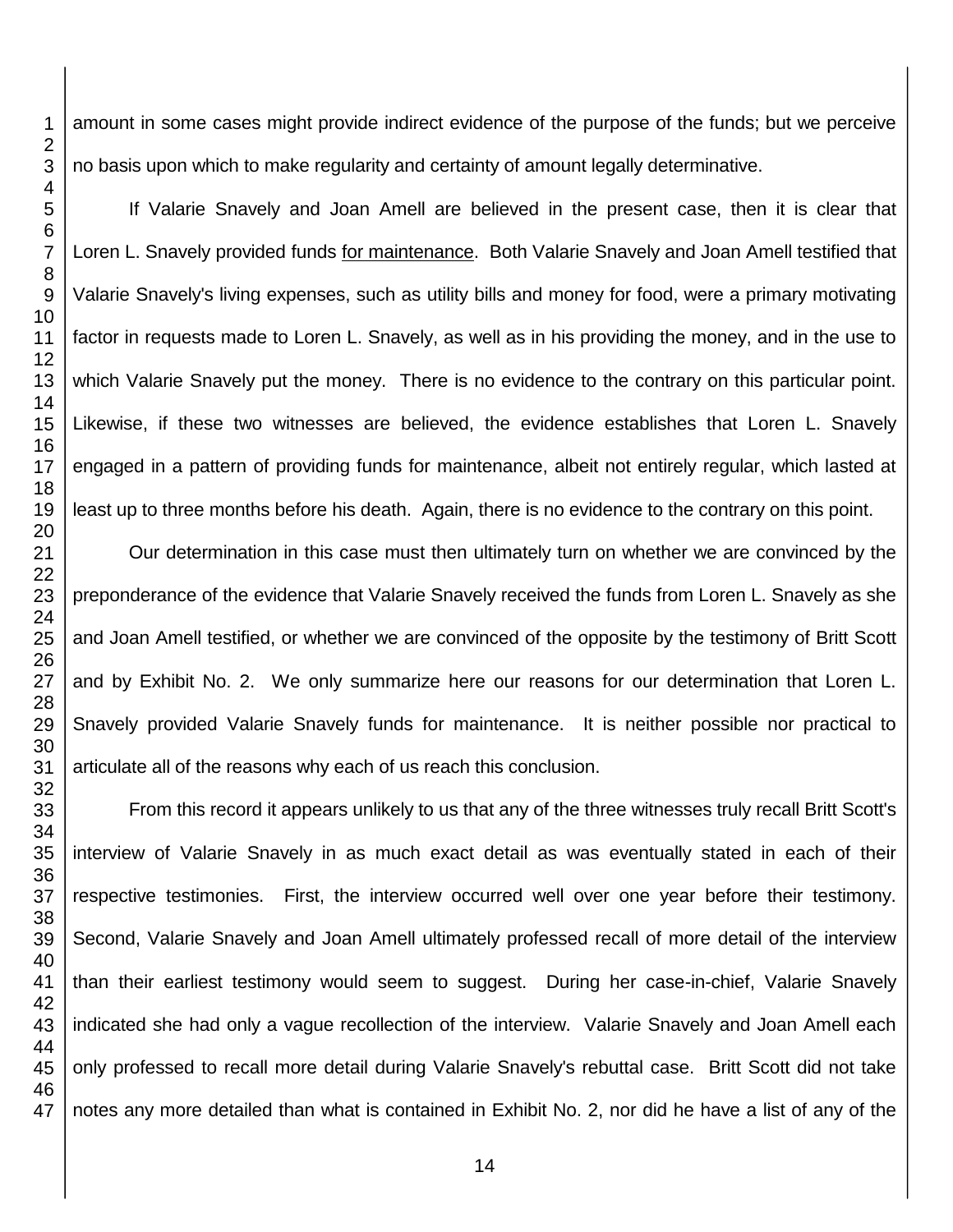questions that he asked during the interview. He now professes greater certainty than his notes and Exhibit No. 2 would appear to support on the matter of whether he actually explored the details of all money Valarie Snavely may have received from Loren L. Snavely. Third, the witnesses are adamant in stating polar opposite details about the interview. These three factors suggest that none of the witnesses were able to actually recall the interview in detail objectively. These factors also suggest that it is possible some of the details they provided were unwittingly influenced by the conviction with which each held his or her conclusions as to whether Loren L. Snavely provided money to Valarie Snavely to help with life necessities.

While we note the limitations in the accuracy of each of the witnesses, we are ultimately convinced by the testimony of both Valarie Snavely and Joan Amell on the actual issue of whether Loren L. Snavely provided Valarie Snavely money, in the form of money orders and cash, to assist with utilities, food, and the like. While not so detailed as to strain credulity, the details that were recalled are of the kind that one would reasonably expect a witness to remember, such as: Joan Amell taking Valarie Snavely to the store to pick up money orders; the circumstances of Valarie Snavely living in Joan Amell's home with the expectation conveyed to her and Loren L. Snavely that she contribute financially; and, the recollection of Loren L. Snavely actually giving cash to Valarie Snavely. Moreover, this testimony is consistent with the whole of the testimony characterizing Loren and Valarie Snavely's relationship while separated. Her statement that she believed Loren L. Snavely provided as much as he could and her characterization of the degree of regularity are consistent with the rest of her testimony.

 Thus, we do not view Exhibit No. 2 and Britt Scott's testimony sufficient to impeach the credibility of Valarie Snavely and Joan Amell. The terms used in the document are too conclusory to directly rebut the testimony of Valarie Snavely and Joan Amell as to what, in fact, transpired financially between Valarie and Loren L. Snavely during their separation. Valarie Snavely signed the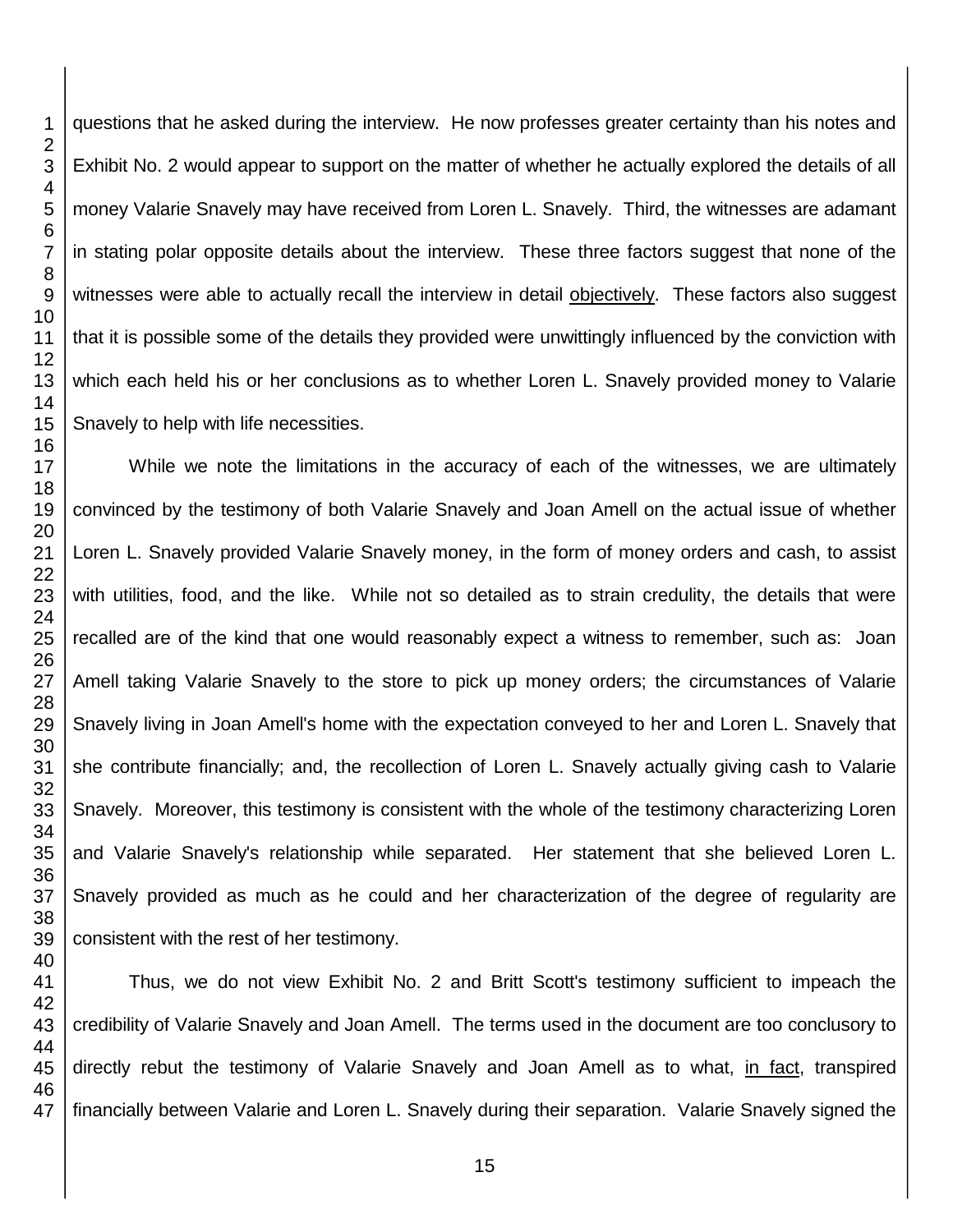document in strained circumstances soon after her husband's death, after a brief interview in a public restaurant, and without legal advice. We accept Valarie Snavely's view that, when signing the document in Exhibit No. 2, she must have believed a more formal meaning (such as larger sums, a check, or court-ordered payment) was conveyed by "means of support,, "income" or "had any bills paid." The statement immediately following, that she did not attempt through "legal services to obtain any support," could well have contributed to such misunderstanding. Exhibit No. 2.

We have considered the Proposed Decision and Order and Valarie Snavely's Petition for Review. Based upon a thorough review of the record before us, we make the following Findings of Fact and Conclusions of Law.

## **FINDINGS OF FACT**

- 1. On October 17, 1995, the Department of Labor and Industries received an application for benefits alleging Loren L. Snavely sustained a fatal injury during the course of his employment with Leisure Time Loggers, Inc., on October 5, 1995. The Department allowed the claim for benefits as for a single worker. On November 6, 1995, Valarie Snavely filed an application for benefits with the Department, alleging she was Loren L. Snavely's spouse at the time of the fatal accident. On November 7, 1995, the Department issued an order that denied Valarie Snavely's application on grounds that she did not meet the definition of "beneficiary" as defined under RCW 51.08.020. On November 20, 1995, Valarie Snavely filed a protest and request for reconsideration of the November 7, 1995 order with the Department. On December 12, 1995, the Department issued an order that affirmed the order dated November 7, 1995. On December 22, 1995, Valarie Snavely filed a Notice of Appeal of the December 12, 1995 order with the Board of Industrial Insurance Appeals. She filed an amended appeal on January 17, 1996. The Board assigned the appeal Docket No. 95 7778, and on January 17, 1996, the Board granted the appeal and directed that proceedings be held.
- 2. Valarie Snavely and Loren L. Snavely were married on December 9, 1989. They separated in May or June of 1992. They continued living separately until Loren L. Snavely's death on October 5, 1995. Neither filed for legal divorce or legal separation. Neither sought court-ordered maintenance.
- 3. Loren L. Snavely died in a fatal accident in the course of covered employment with Leisure Time Loggers, Inc., on October 5, 1995.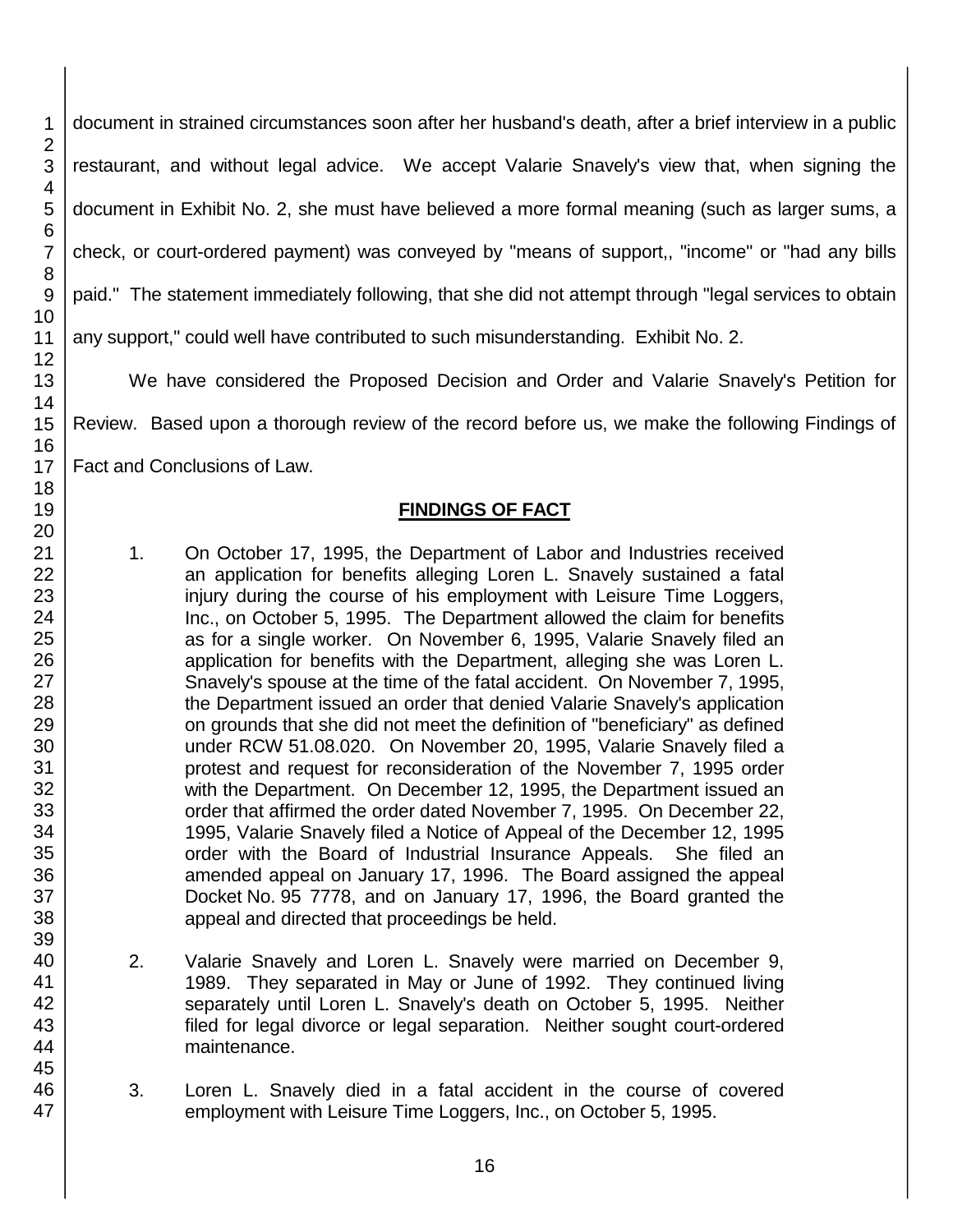- 4. During their separation from May or June of 1992 to Loren L. Snavely's death, Loren L. Snavely and Valarie Snavely established and maintained a social relationship consisting of visiting with each other on a regular basis, eating together occasionally, having sexual relations, and intimate conversations. Loren L. Snavely expressed his hope to a close acquaintance, Joan Amell, that he and Valarie Snavely would regain a marriage together. Valarie Snavely did not, in her personal opinion, consider herself abandoned by Loren L. Snavely.
- 5. During their separation and until at least three months before his death, Loren L. Snavely established a pattern of providing sums of money in cash (except for money orders for a period) to Valarie Snavely for the purpose of contributing to her life necessities such as utilities and food. The provision of money for this purpose varied in regularity from between two times each month to every two or three months. Valarie Snavely used these funds to help her with living expenses.
- 6. At the time of Loren L. Snavely's death on October 5, 1995, Loren L. Snavely and Valarie Snavely were married but living separately. Valarie Snavely was not living in a state of abandonment by Loren L. Snavely. Loren L. Snavely provided Valarie Snavely funds for maintenance within the two-year period preceding his death.

## **CONCLUSIONS OF LAW**

- 1. The Board of Industrial Insurance Appeals has jurisdiction over the parties and the subject matter of this appeal.
- 2. Within the meaning of RCW 51.08.020, Valarie Snavely is a beneficiary because: at the time of Loren L. Snavely's death due to an industrial injury of October 5, 1995, Valarie Snavely was Loren L. Snavely's spouse; she was not "living separate and apart in a state of abandonment"; and, she is not "deemed" to have been living in a state of abandonment by operation of law.
- 3. The order of the Department of Labor and Industries dated December 12, 1995, that affirmed an order dated November 7, 1995, that denied pension benefits to Valarie Snavely on grounds she does not meet the definition of a beneficiary under RCW 51.08.020, is incorrect and is reversed. The matter is remanded to the Department with directions to